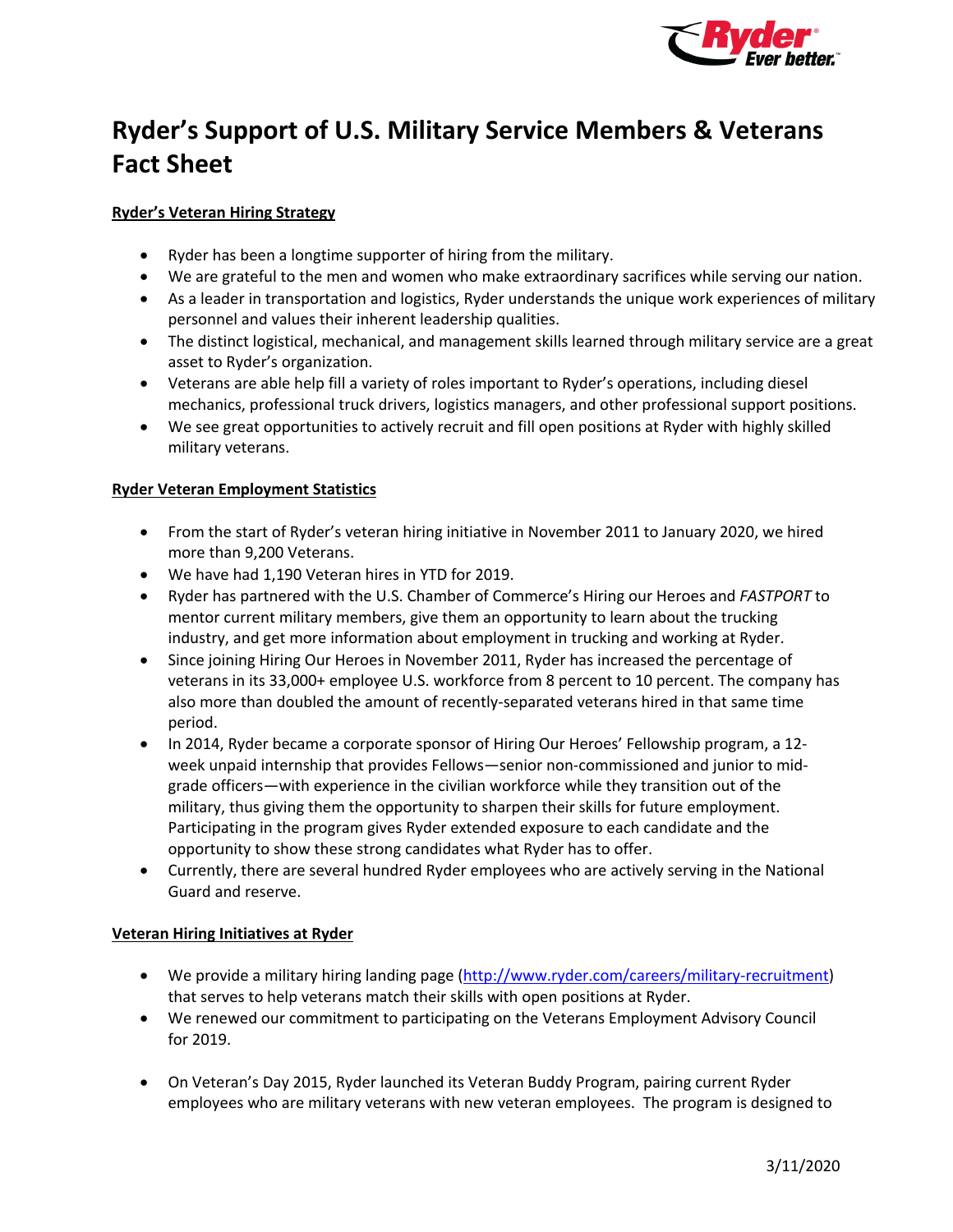

 help ease the transition from military to civilian life, which can be a major challenge for recently separated veterans returning to the workforce.

 • In July 2016, Ryder began a 12-week Diesel Technician Training Program in partnership with the U.S. Army at Fort Sill, OK. As part of the program, participating soldiers are provided with hands- on diesel technician training during their final 180 days of service, and upon completion, they are placed into a Level II Diesel Technician position at one of Ryder's nearly 800 service locations. Ryder expanded the 12-week Diesel Technician Training Program to also include Fort Riley, KS, in June 2017, to Fort Campbell, KY and Fort Stewart, GA in June 2019 and to Fort Carson, CO in July 2019. To date, 125 transitioning service members have taken jobs at Ryder.

#### **Recent Veteran Recruiting Initiatives**

#### **Veterans Employment Advisory Council:**

- Ryder is a member of the Veterans Employment Advisory Council.
- • The Council has been established as part of the U. S. Chamber's Hiring Our Heroes program, an initiative focused on enhancing collaboration between the public and private sectors to improve career opportunities for veterans.
- • In addition to Ryder, the Advisory Council is represented by industry leaders such as Prudential and Alliance, Siemens, Seaton Corporation, RecruitMilitary, Navistar, [Monster/Military.com](https://Monster/Military.com), International Chesapeake Energy. CVS Caremark on the Chairman's Circle, as well as 3M, Walmart, Union Pacific, TriWest Healthcare Franchise Association, Hospital Corporation of America (HCA), Federal Express, Citigroup, and
- • The Veterans Employment Advisory Council is committed to five fundamental principles: 1) hiring veterans and military spouses; 2) sharing best practices and adopting next practices for veteran and military spouse employment; 3) reporting measures such as job opportunities, military spouses and with the support of the Chamber's extensive grassroots network; 5) enlisting the commitment of thousands of small and medium-sized businesses across America to do the same. interviews, and job placements; 4) providing mentors to help transitioning service members and

## **Department of Defense Employer Support of the Guard and Reserve (ESGR)**

 • In August 2016, we renewed our commitment to the Department of Defense Employer Support of the Guard and Reserve (ESGR).

#### **Employee Support and Recognition**

 • Ryder's Military Leave Policy – Any Ryder employee who is a member of the U.S. Army, Navy, Air Force, Marines, Coast Guard, National Guard, Reserves, or Public Health Service is granted a partially paid leave of absence for military service, training, or related obligations in accordance with applicable law.

## **Awards**

- • In August 2019 Ryder was designated 2020 Military Friendly Employer for Veteran and Military hiring and support.
- are Reservists. • In June 2019 Ryder was recognized by the Navy Reserve for our support of our employees who
- In 2017, Ryder was honored with the **Lee Anderson Veteran and Military Spouse Employment**